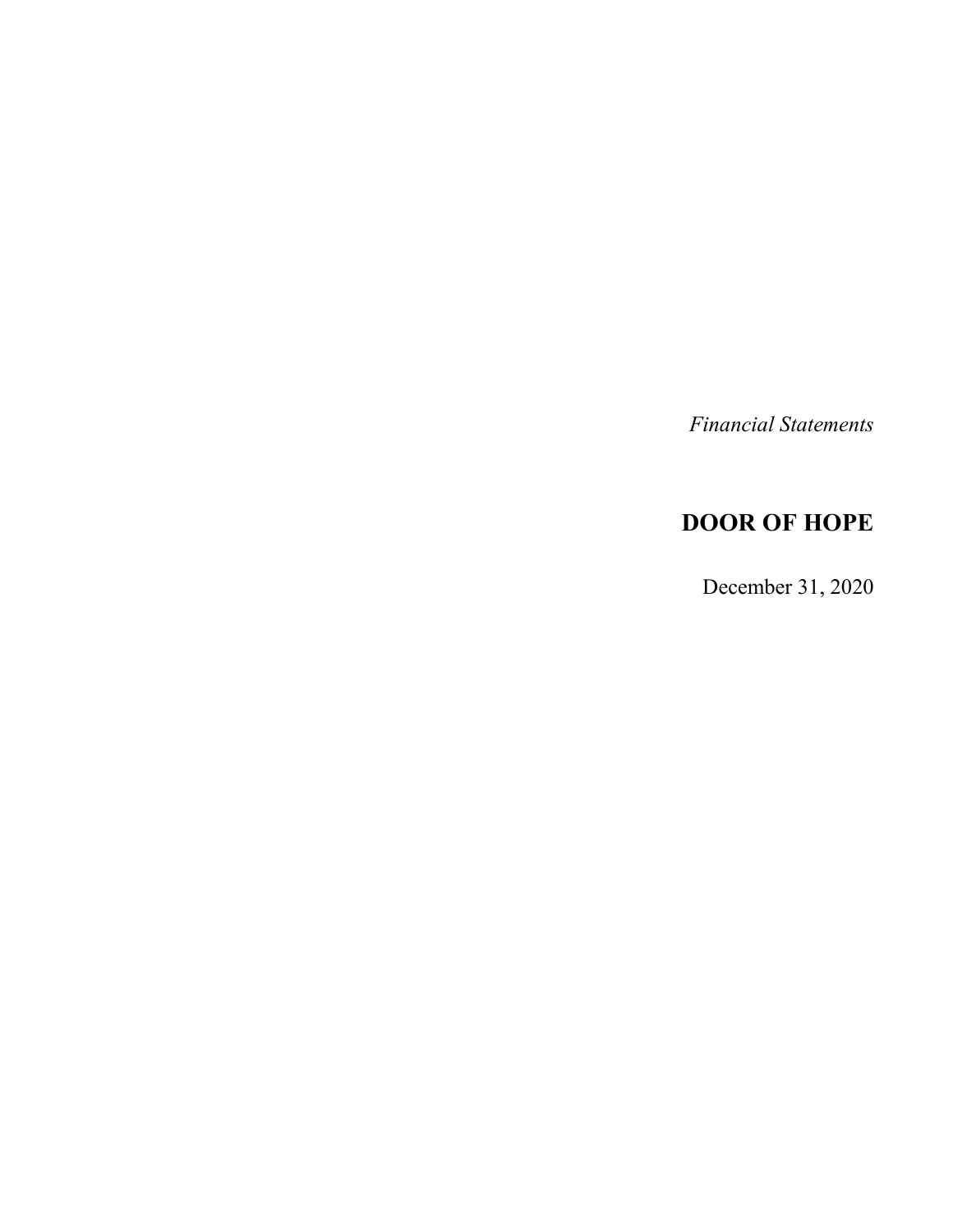

# **INDEPENDENT AUDITOR'S REPORT**

To the Board of Directors Door of Hope

We have audited the accompanying financial statements of Door of Hope (a nonprofit organization), which comprise the statement of financial position as of December 31, 2020, and the related statements of activities and changes in net assets, cash flows, and functional expenses for the year then ended, and the related notes to the financial statements.

#### *Management's Responsibility for the Financial Statements*

TELEPHONE (626) 792-9988 Fax (626) 792-9852

Management is responsible for the preparation and fair presentation of these financial statements in accordance with accounting principles generally accepted in the United States of America; this includes the design, implementation, and maintenance of internal control relevant to the preparation and fair presentation of financial statements that are free from material misstatement, whether due to fraud or error.

# *Auditor's Responsibility*

Our responsibility is to express an opinion on these financial statements based on our audit. We conducted our audit in accordance with auditing standards generally accepted in the United States of America. Those standards require that we plan and perform the audit to obtain reasonable assurance about whether the financial statements are free of material misstatement.

An audit involves performing procedures to obtain audit evidence about the amounts and disclosures in the financial statements. The procedures selected depend on the auditor's judgment, including the assessment of the risks of material misstatement of the financial statements, whether due to fraud or error. In making those risk assessments, the auditor considers internal control relevant to the entity's preparation and fair presentation of the financial statements in order to design audit procedures that are appropriate in the circumstances, but not for the purpose of expressing an opinion on the effectiveness of the entity's internal control. Accordingly, we express no such opinion. An audit also includes evaluating the appropriateness of accounting policies used and the reasonableness of significant accounting estimates made by management, as well as evaluating the overall presentation of the financial statements.

We believe that the audit evidence we have obtained is sufficient and appropriate to provide a basis for our audit opinion.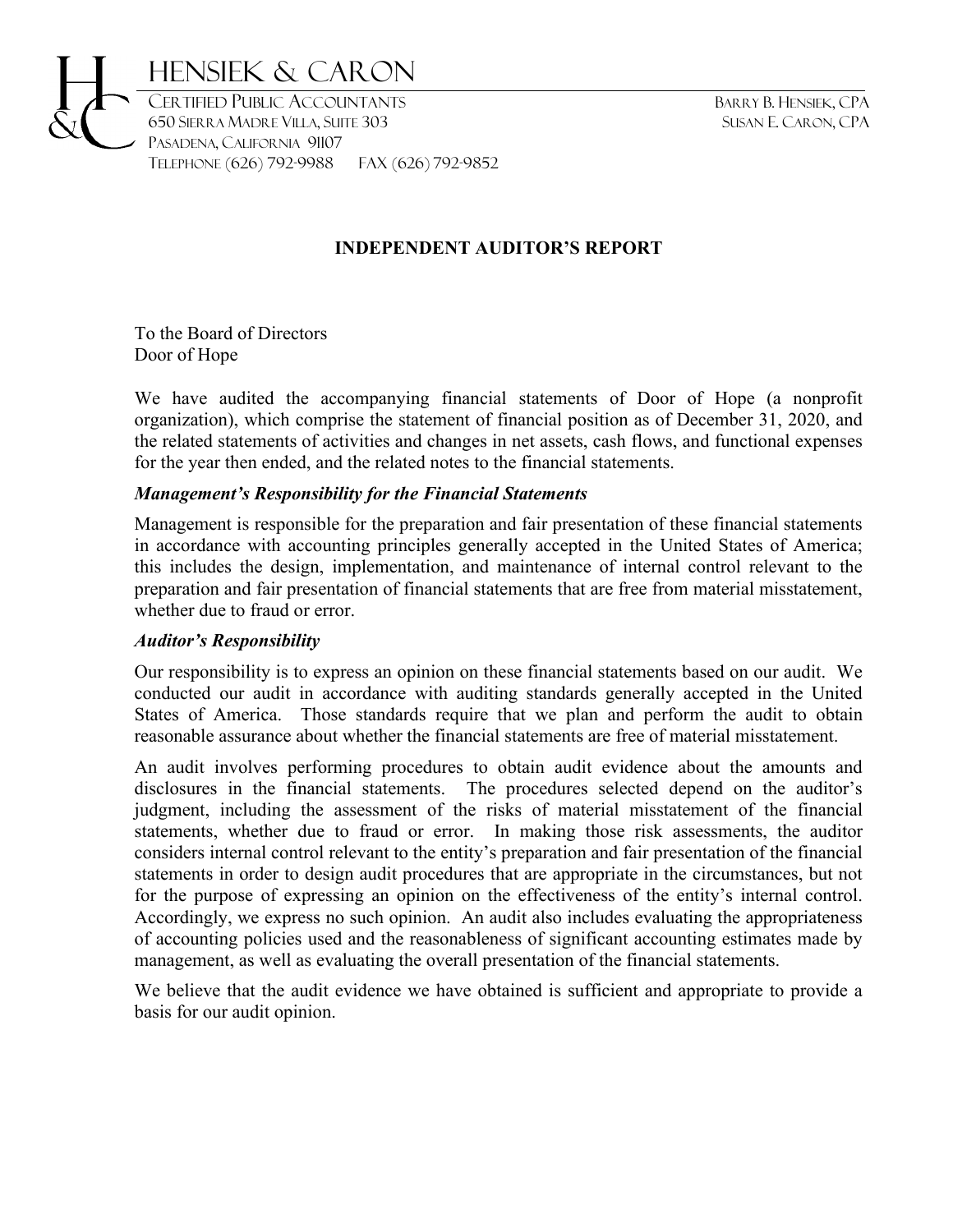# *Opinion*

In our opinion, the financial statements referred to above present fairly, in all material respects, the financial position of Door of Hope as of December 31, 2020, and the changes in its net assets and its cash flows for the year then ended in accordance with accounting principles generally accepted in the United States of America.

Hensieh & Caron

Pasadena, CA June 2, 2021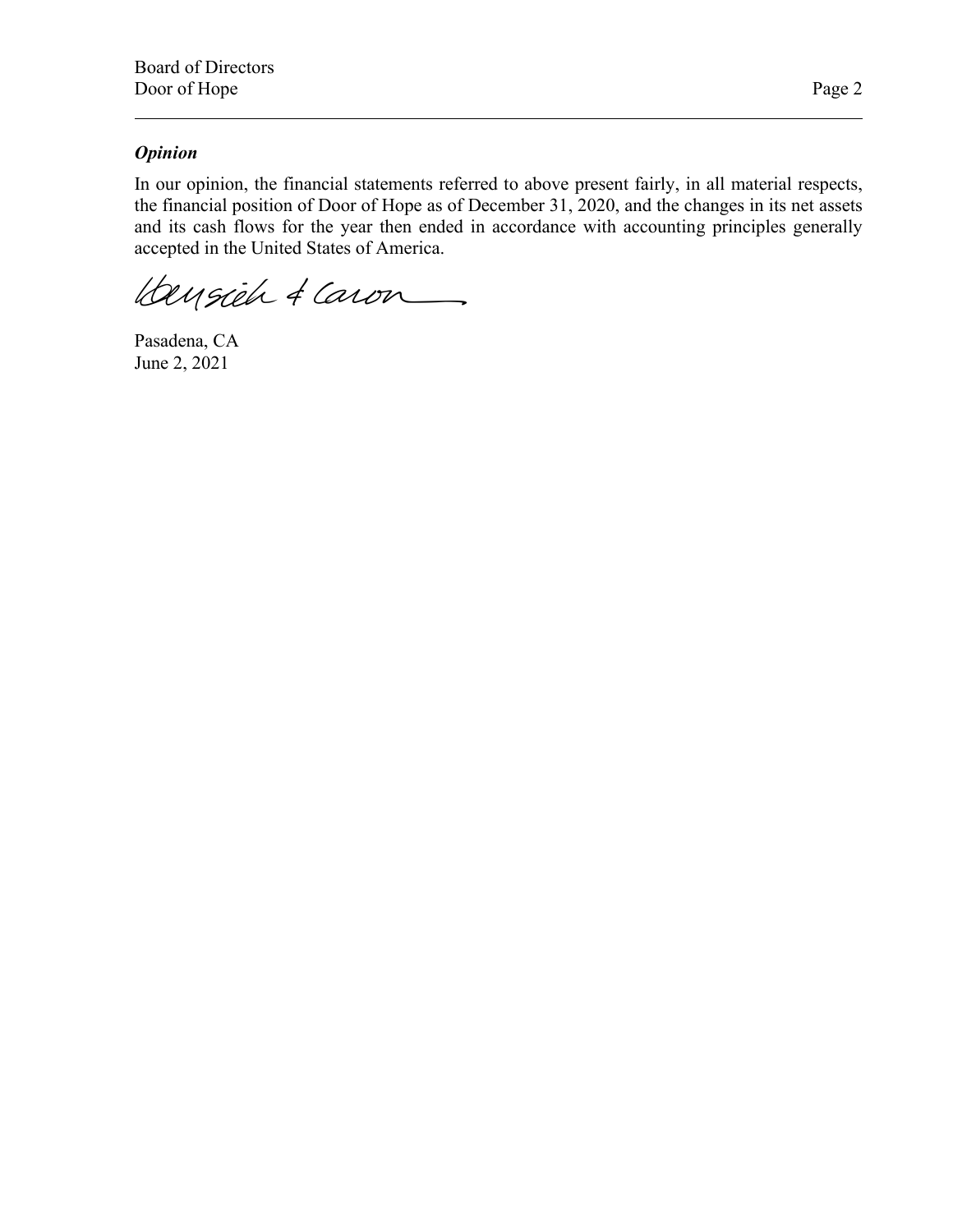# **DOOR OF HOPE STATEMENT OF FINANCIAL POSITION DECEMBER 31, 2020**

# **ASSETS**

| <b>Assets</b>                                           |                        |
|---------------------------------------------------------|------------------------|
| Cash and cash equivalents                               | \$2,650,982            |
| Accounts receivable, net of allowance for doubtful      |                        |
| accounts of \$0                                         | 52,794                 |
| Contributions receivable, net of allowance for doubtful |                        |
| accounts of \$8,000                                     | 915,686                |
| Prepaid expenses                                        | 55,160                 |
| Property and equipment, net                             | 943,950                |
| <b>Total Assets</b>                                     | \$4,618,572            |
| <b>LIABILITIES AND NET ASSETS</b>                       |                        |
| <b>Liabilities</b>                                      |                        |
| Accounts payable                                        | $\mathbb{S}$<br>69,127 |
| Accrued salaries and vacation                           | 122,494                |
| Refundable advances                                     | 190,000                |
| Security deposits                                       | 5,400                  |
| <b>Total Liabilities</b>                                | 387,021                |
| <b>Net Assets</b>                                       |                        |
| Without donor restrictions                              | 4,188,270              |
| With donor restrictions                                 | 43,281                 |
| <b>Total Net Assets</b>                                 | 4,231,551              |
| <b>Total Liabilities and Net Assets</b>                 | \$4,618,572            |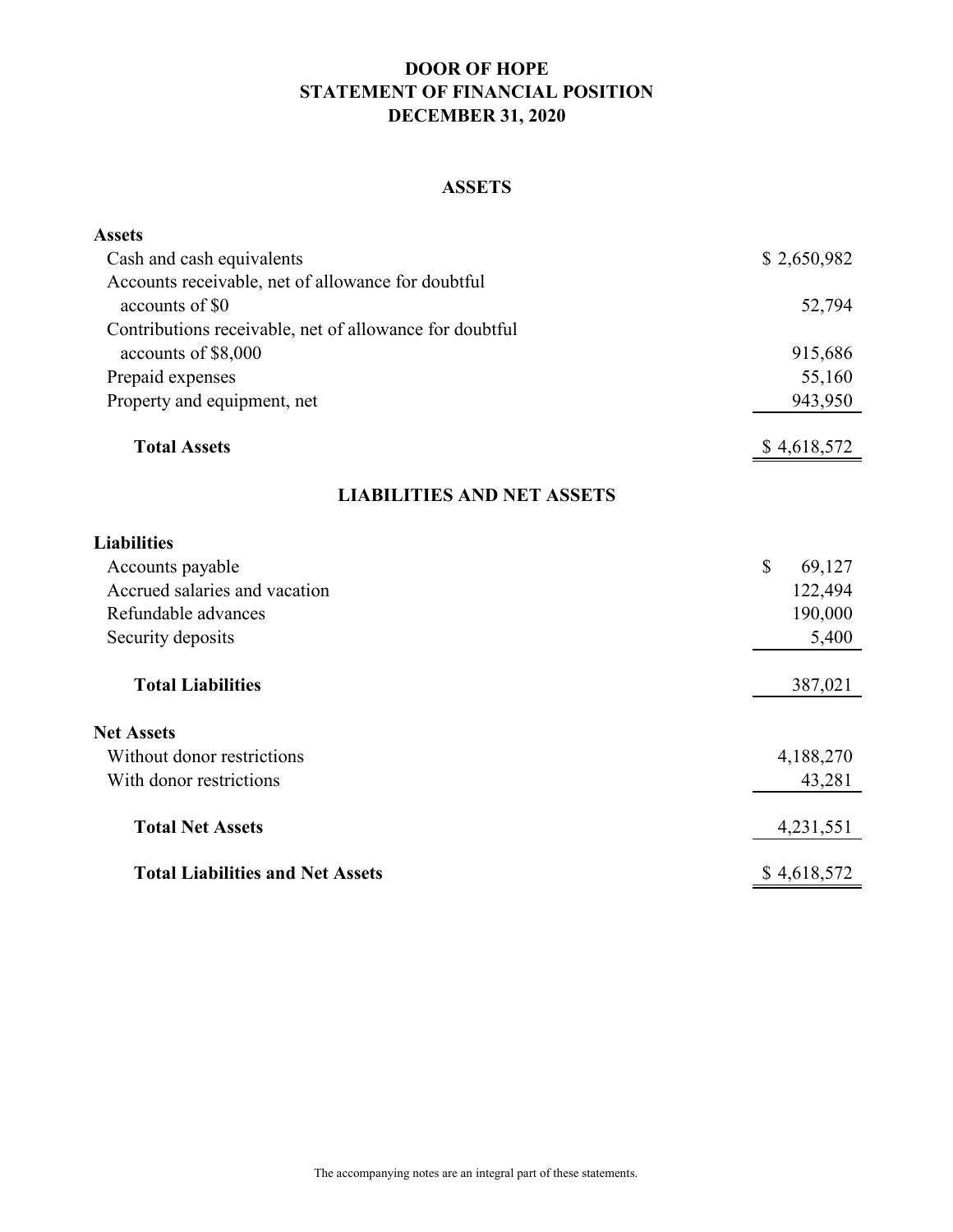# **DOOR OF HOPE STATEMENT OF ACTIVITIES AND CHANGES IN NET ASSETS FOR THE YEAR ENDED DECEMBER 31, 2020**

|                                      | <b>Without Donor</b> | <b>With Donor</b>                   |                           |
|--------------------------------------|----------------------|-------------------------------------|---------------------------|
|                                      | <b>Restrictions</b>  | <b>Restrictions</b>                 | <b>Total</b>              |
| <b>Support and Revenue</b>           |                      |                                     |                           |
| Contributions and grants             | \$3,761,942          | $\mathcal{S}$<br>386,689            | 4,148,631<br>$\mathbb{S}$ |
| Government awards                    | 191,832              |                                     | 191,832                   |
| Gifts in kind                        | 350,261              |                                     | 350,261                   |
| Interest income                      | 5,138                |                                     | 5,138                     |
| Rental income                        | 15,116               |                                     | 15,116                    |
| Program income                       | 6,066                |                                     | 6,066                     |
| Other income                         | 4,876                |                                     | 4,876                     |
| Net assets released from             |                      |                                     |                           |
| program restrictions                 | 409,005              | (409, 005)                          |                           |
| <b>Total Support and Revenue</b>     | 4,744,236            | (22,316)                            | 4,721,920                 |
| <b>Expenses</b>                      |                      |                                     |                           |
| Program                              | 2,668,771            |                                     | 2,668,771                 |
| Management and general               | 166,454              |                                     | 166,454                   |
| Fundraising                          | 310,445              |                                     | 310,445                   |
| <b>Total Expenses</b>                | 3,145,670            |                                     | 3,145,670                 |
| <b>Change in Net Assets</b>          | 1,598,566            | (22,316)                            | 1,576,250                 |
| <b>Net Assets, Beginning of Year</b> | 2,589,704            | 65,597                              | 2,655,301                 |
| <b>Net Assets, End of Year</b>       | \$4,188,270          | $\boldsymbol{\mathsf{S}}$<br>43,281 | \$4,231,551               |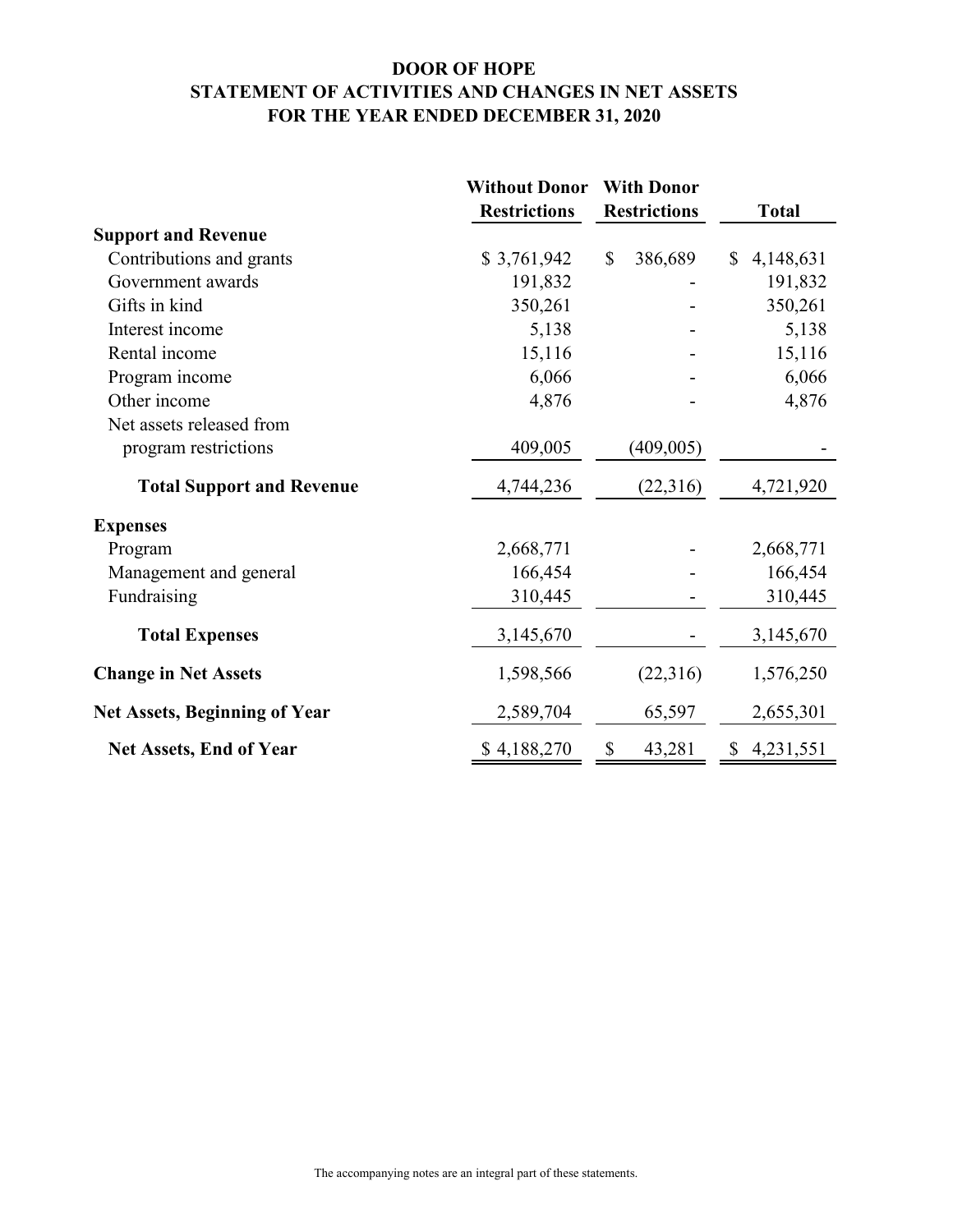# **DOOR OF HOPE STATEMENT OF CASH FLOWS FOR THE YEAR ENDED DECEMBER 31, 2020**

| <b>Cash Flows from Operating Activities</b>                       |                 |
|-------------------------------------------------------------------|-----------------|
| Cash received from donors                                         | \$<br>3,718,740 |
| Cash received from governmental and individual service recipients | 159,691         |
| Cash received from others                                         | 19,992          |
| Cash paid to suppliers and employees                              | (2,629,890)     |
| Interest and dividends received                                   | 5,138           |
| <b>Net Cash Provided by Operating Activities</b>                  | 1,273,671       |
| <b>Cash Flows from Investing Activities</b>                       |                 |
| Additions to property and equipment                               | (138, 527)      |
| <b>Cash Flows from Financing Activities</b>                       |                 |
| Proceeds from loan payable - Paycheck Protection Program          | 250,400         |
| <b>Net Increase in Cash</b>                                       | 1,385,544       |
| <b>Cash and Cash Equivalents, Beginning</b>                       | 1,265,438       |
| <b>Cash and Cash Equivalents, Ending</b>                          | 2,650,982       |
| <b>Reconciliation of the Change in Net Assets</b>                 |                 |
| To Net Cash Provided by Operating Activities                      |                 |
| Change in Net Assets                                              | \$<br>1,576,250 |
| Adjustments to reconcile the change in net assets                 |                 |
| to net cash provided by operating activities                      |                 |
| Depreciation                                                      | 108,905         |
| Uncollectible pledges                                             | 1,400           |
| Forgivness of loan payable - Paycheck Protection Program          | (250, 400)      |
| (Increase) Decrease in:                                           |                 |
| Accounts receivable                                               | (36,957)        |
| Contributions receivable                                          | (369, 491)      |
| Prepaid expenses                                                  | (13, 873)       |
| Increase (Decrease) in:                                           |                 |
| Accounts payable                                                  | 39,878          |
| Accrued salaries and vacation                                     | 29,209          |
| Refundable advances                                               | 190,000         |
| Security deposits                                                 | (1,250)         |
| <b>Net Cash Provided by Operating Activities</b>                  | \$<br>1,273,671 |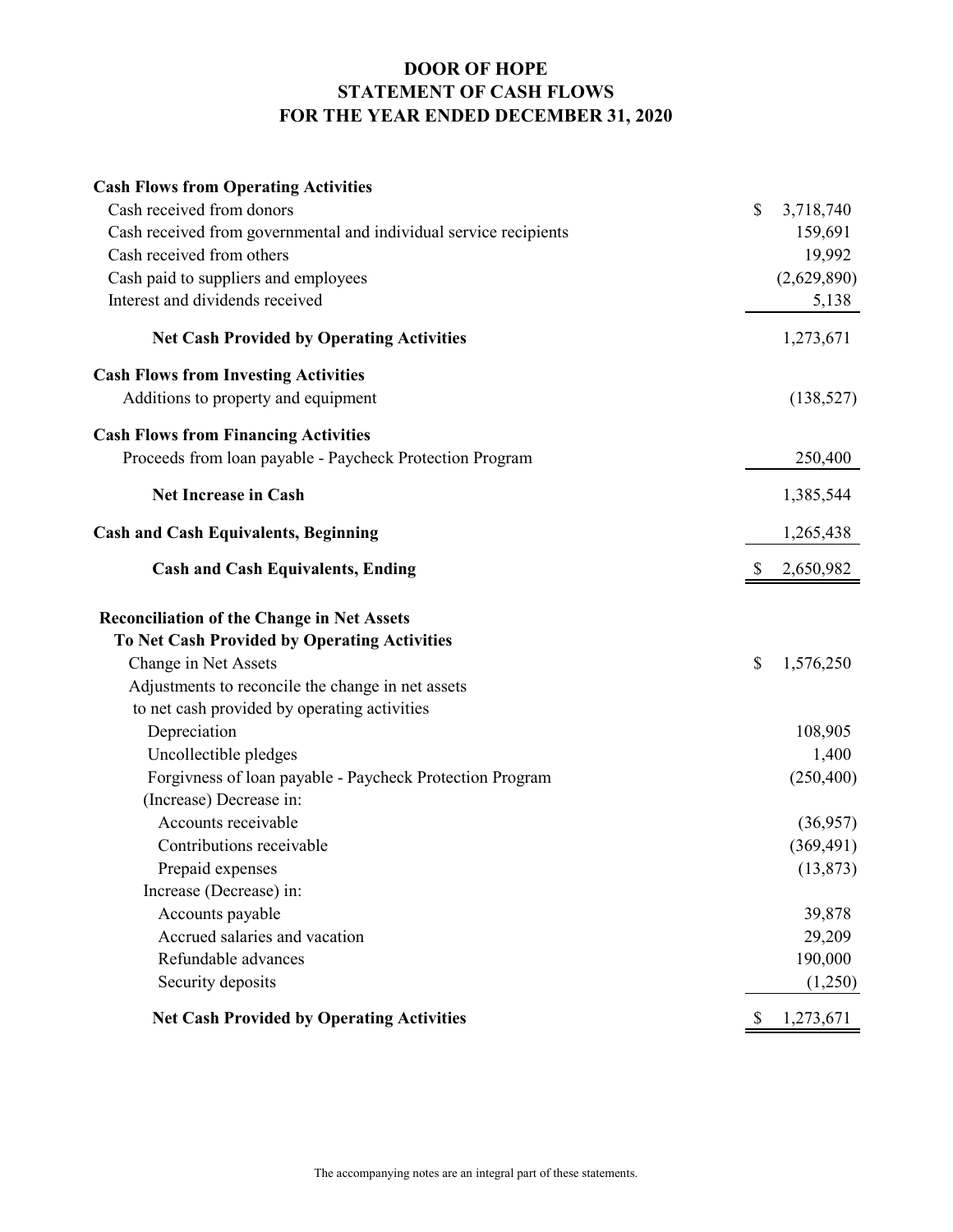# **DOOR OF HOPE STATEMENT OF FUNCTIONAL EXPENSES FOR THE YEAR ENDED DECEMBER 31, 2020**

|                        |             | <b>Management</b>                    |                         |              |
|------------------------|-------------|--------------------------------------|-------------------------|--------------|
|                        | Program     | and General                          | <b>Fundraising</b>      | <b>Total</b> |
|                        |             |                                      |                         |              |
| <b>Salaries</b>        | \$1,269,010 | $\mathbb{S}$<br>93,272               | $\mathbb{S}$<br>134,187 | \$1,496,469  |
| Occupancy              | 438,136     | 4,008                                | 1,543                   | 443,687      |
| Rental assistance      | 343,030     |                                      |                         | 343,030      |
| <b>Benefits</b>        | 139,981     | 24,955                               | 25,384                  | 190,320      |
| Supplies               | 157,312     | 2,672                                | 1,517                   | 161,501      |
| Payroll taxes          | 104,752     | 6,317                                | 10,668                  | 121,737      |
| Depreciation           | 108,905     |                                      |                         | 108,905      |
| Professional fees      | 8,143       | 21,522                               | 41,454                  | 71,119       |
| Office supplies        | 4,166       | 1,774                                | 42,928                  | 48,868       |
| Bad debts              | 38,925      |                                      |                         | 38,925       |
| Computer expenses      | 23,900      | 1,410                                | 2,410                   | 27,720       |
| Insurance              | 25,181      | 405                                  |                         | 25,586       |
| Printing, copying      |             |                                      |                         |              |
| and postage            | 30          | 106                                  | 23,120                  | 23,256       |
| Merchant and bank fees | 91          | 160                                  | 16,103                  | 16,354       |
| Education and meetings | 2,403       | 8,178                                | 2,157                   | 12,738       |
| Advertising            | 1,417       | 24                                   | 7,637                   | 9,078        |
| Travel                 | 3,389       | 531                                  | 1,337                   | 5,257        |
| Taxes and licenses     |             | 1,120                                |                         | 1,120        |
| <b>Total Expenses</b>  | \$2,668,771 | 166,454<br>$\boldsymbol{\mathsf{S}}$ | 310,445<br>\$           | \$3,145,670  |
|                        | 85%         | 5%                                   | 10%                     | 100%         |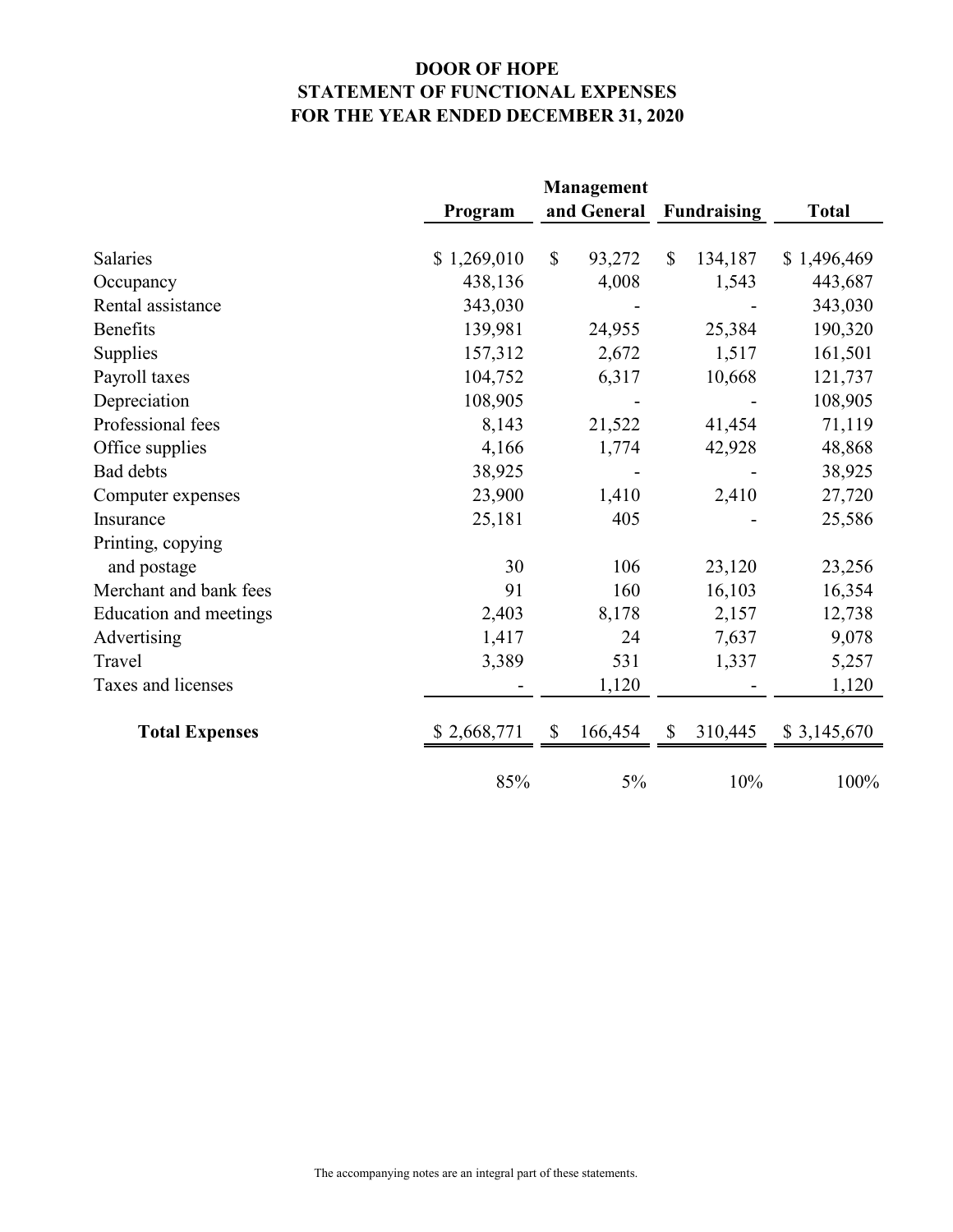#### **Note 1 – Summary of Significant Accounting Policies**

#### **Nature of the Organization**

The Door of Hope, ("the Organization"), established in 1985, is a nonprofit, faith-based organization whose mission is to empower families facing homelessness to transform their lives. Through its comprehensive housing program, homelessness prevention program, and alumni support programs, and services, Door of Hope provides a compassionate pathway to long-term life change for families facing homelessness in Los Angeles County. Serving more than 815 families over the last 30 plus years, Door of Hope's unwavering focus has remained on helping families transition from homelessness, to self-sufficiency and permanent housing. In the past year, 227 families were served including well over 470 children.

#### **Public Support and Revenue**

The Organization reports information regarding its financial position and activities according to two classes of net assets that are based upon the existence or absence of restrictions on use that are placed by its donors: net assets without donor restrictions and net assets with donor restrictions.

Net assets with donor restrictions are resources that are subject to donor-imposed restrictions. Some restrictions are temporary in nature, such as those that are restricted by a donor for use for a particular purpose or in a particular future period. Other restrictions may be perpetual in nature; such as those that are restricted by a donor that the resources be maintained in perpetuity.

Net assets without donor restrictions are resources available to support operations and not subject to donor restrictions. The only limits on the use of net assets without donor restrictions are the broad limits resulting from the nature of the Organization, the environment in which it operates, the purposes specified in its corporate documents, its application for tax-exempt status, and any limits resulting from contractual agreements with creditors and others that are entered into in the course of its operations.

When a donor's restriction is satisfied, either by using the resources in the manner specified by the donor or by the passage of time, the expiration of the restriction is reported in the financial statements by reclassifying the net assets from net assets with donor restrictions to net assets without donor restrictions.

# **Accounts and Contributions Receivable**

Accounts and contributions receivable are stated at unpaid balances, less an allowance for doubtful accounts. The Organization provides for losses on accounts and contributions receivable using the allowance method. The allowance is based on experience, third-party contracts, and other circumstances. Receivables are considered impaired if full principal payments are not received in accordance with the contractual terms. It is the Organization's policy to charge off uncollectible accounts receivable when management determines the receivable will not be collected.

# **Property and Equipment**

Property, equipment and web site are stated at cost or, if donated, at the approximate fair market value at the date of donation. It is the Organization's policy to capitalize expenditures for these items in excess of \$3,000. Depreciation is provided using the straight-line method over three to twenty-seven years.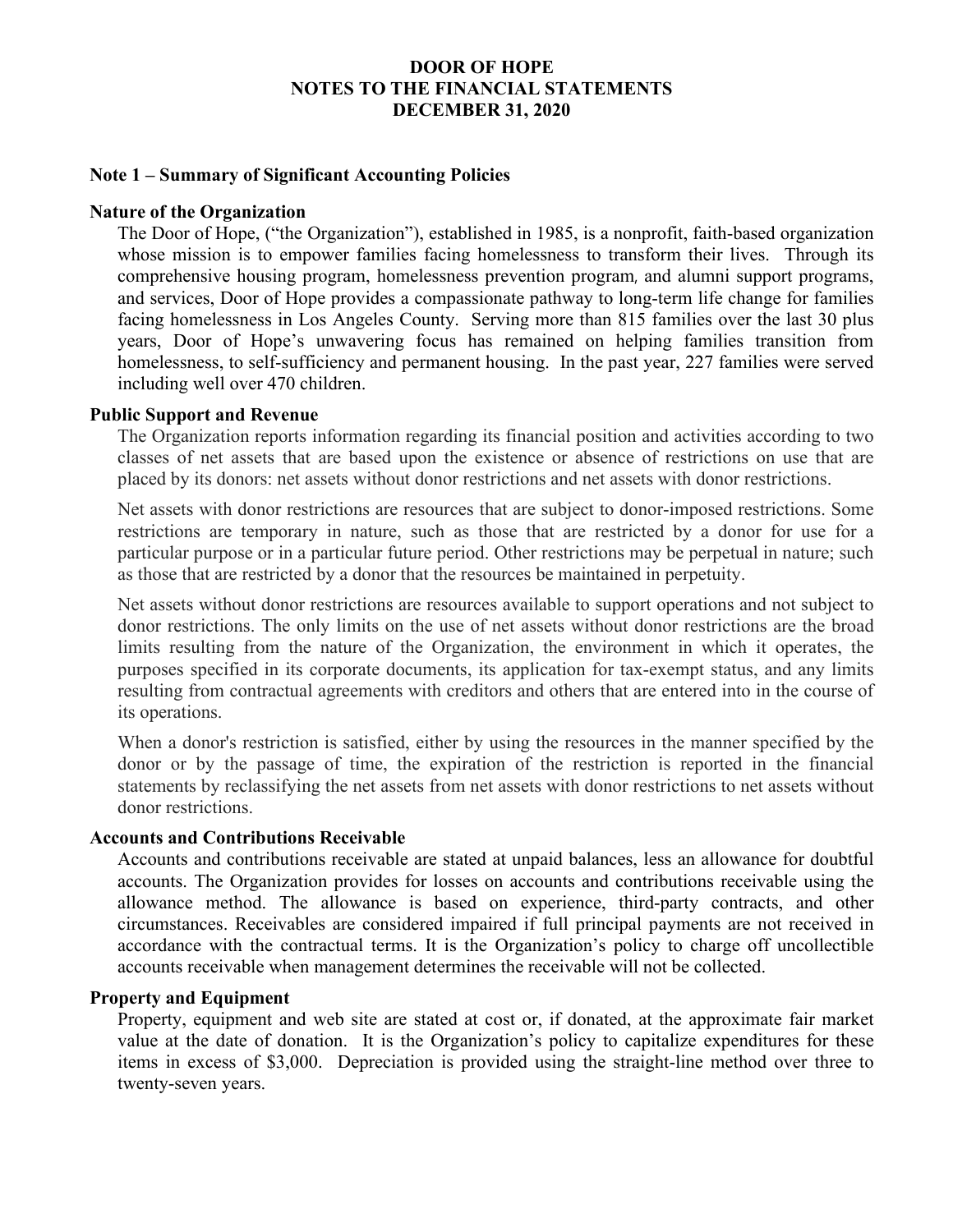# **Note 1 – Summary of Significant Accounting Policies (continued)**

#### **Use of Estimates**

The preparation of financial statements in conformity with generally accepted accounting principles requires management to make estimates and assumptions that affect the reported amounts of assets and liabilities and disclosure of contingent assets and liabilities at the date of the financial statements and the reported amounts of revenues and expenses during the reporting period. Actual results could differ from those estimates.

#### **Statement of Cash Flows**

For the purpose of the statement of cash flows, The Organization includes all cash in banks and other financial institutions, and certain highly liquid money market accounts designated for temporary cash investment.

#### **Expense Allocation**

Directly identifiable expenses are charged to programs and supporting services. Certain categories of expenses that are attributable to more than one program or supporting function require allocation on a reasonable basis that is consistently applied based on periodic time and expense studies. Management and general expenses include those expenses that are not directly identifiable with any other specific function but provide for the overall support and direction of the Organization.

#### **Income Taxes**

The Organization is qualified under Section  $501(c)(3)$  of the Internal Revenue Code and is not classified as a private foundation. Nonprofit organizations are not generally liable for taxes on income; therefore, no provision is made for such taxes in the financial statements.

The accounting standard on accounting for uncertainty in income taxes provides guidance on how uncertain tax positions should be recognized, measured, presented and disclosed in the financial statements. Examples of tax positions include the tax-exempt status of The Organization and various positions related to the potential sources of unrelated business taxable income (UBIT). The Organization believes that it has no uncertain tax positions that impact its financial statements.

The Organization files form 990 with the Internal Revenue Service, and files related exempt organization returns in the State of California. The returns are generally no longer subject to examination by the Internal Revenue Service after three years, or by the State of California after four years.

# **Note 2 – Concentration of Credit Risk**

Financial instruments, which potentially subject the Organization to concentrations of credit risk, consist of cash and cash equivalents. The Organization maintains its cash balances at several financial institutions. Cash accounts are insured by the Federal Deposit Insurance Corporation up to \$250,000 per financial institution. At December 31, 2020, the Organization's uninsured cash balance was \$725,148.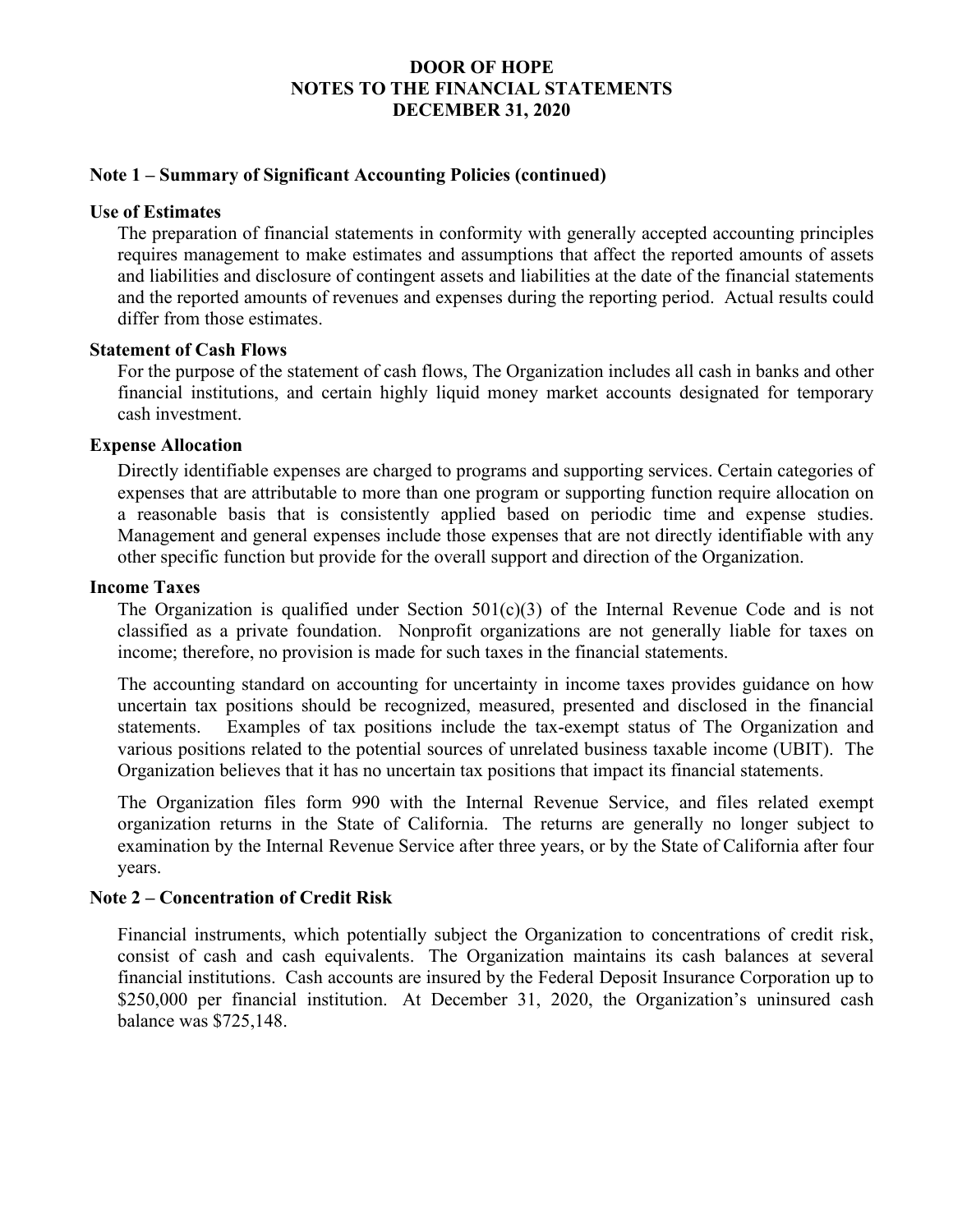### **Note 3 – Pledges Receivable**

Unconditional promises to give (pledges) consist of the following:

| Receivable in less than one year         | \$<br>385,405 |
|------------------------------------------|---------------|
| Receivable in one to five years          | 538,281       |
| Thereafter                               |               |
| Total unconditional promises to give     | 923,686       |
| Less discounts to net present value      |               |
| Less allowance for uncollectible pledges | (8,000)       |
| Net unconditional promises to give       | 915,686       |

The effective interest rate for the discount was 0%. The pledges are unrestricted.

# **Note 4 – Property and Equipment**

Property and equipment consists of the following:

| Land                          | 147,770   |
|-------------------------------|-----------|
| Buildings and improvements    | 1,672,363 |
| Vehicles                      | 98,748    |
| Furniture and equipment       | 189,109   |
|                               | 2,107,990 |
| Less accumulated depreciation | 1,164,040 |
|                               | 943,950   |
|                               |           |

# **Note 5 – Paycheck Protection Program Loan**

On April 15, 2020, the Organization obtained a \$250,400 loan from Community Commerce Bank, pursuant to the Paycheck Protection Program (PPP), under the Coronavirus Aid Relief and Economic Security Act (CARES Act), which was enacted on March 27, 2020. Funds from the loan may only be used for payroll costs, employee health insurance, mortgage interest, rent or lease obligations and utilities.

The Organization was required to apply for loan forgiveness. On November 2, 2020, the Small Business Administration (SBA) confirmed full and complete forgiveness of the unpaid balance. The forgiven balance of \$250,400 is included in contributions and grant income on the statement of activity and changes in net assets.

# **Note 6 – Net Assets with Donor Restrictions**

Net assets with donor restrictions consist of the following:

| Alumni homelessness prevention | 14,363 |
|--------------------------------|--------|
| Educational support            | 5,778  |
| Male mentoring                 | 4,158  |
| Mental health support          | 2,100  |
| Youth program                  | 16,882 |
|                                | 43,281 |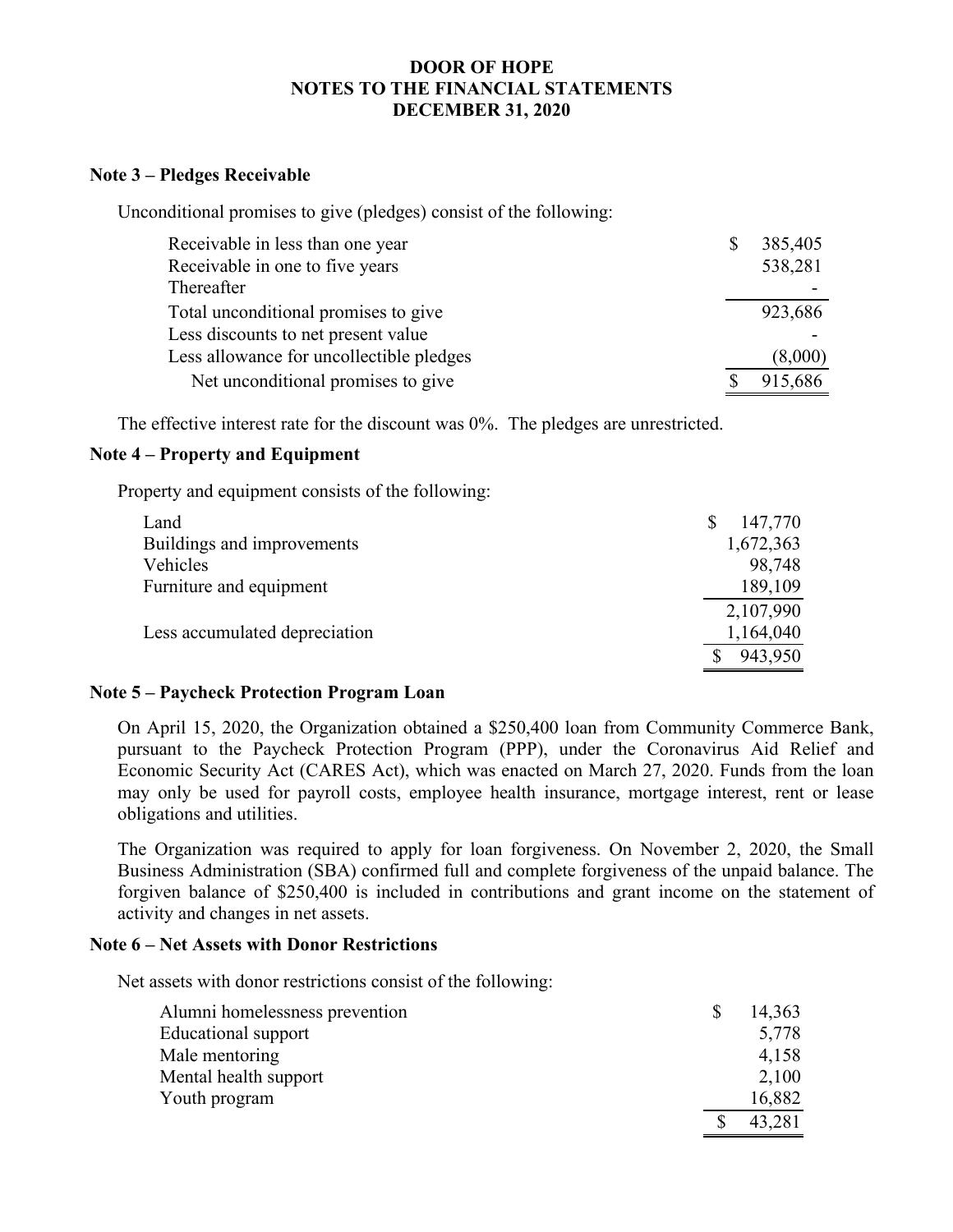#### **Note 7 – Lease Commitments**

The Organization leases an apartment complex under a noncancelable lease agreement expiring on October 31, 2026. In addition, the landlord provides a discount on the lease. The discount for the year ending December 31, 2020 was \$269,930. This is included on the Statement of Activities in gifts in kind and on the Statement of Functional Expenses in occupancy expenses.

Minimum payments under this operating lease, after the landlord's discount, are as follows:

| <b>Year ending December 31,</b> |   |        |
|---------------------------------|---|--------|
| 2021                            | S | 24,502 |
| 2022                            |   | 24,502 |
| 2023                            |   | 25,115 |
| 2024                            |   | 25,728 |
| Thereafter                      |   | 47,168 |

Rent expense, including the discount, for the year ended December 31, 2020 was \$332,338.

#### **Note 8 – Fair Value Measurements**

Promises to Give – Fair Value Election

Unconditional promises to give are reported at net realizable value if at the time the promise is made payment is expected to be received in one year or less. Unconditional promises that are expected to be collected in more than one year are reported at fair value initially and in subsequent periods because the Organization elected that measure in accordance with SFAS No. 159, *The Fair Value Option of Financial Assets and Financial Liabilities*. Management believes that the use of fair value reduces the cost of measuring unconditional promises to give in periods subsequent to their receipt and provides equal or better information to users of its financial statements than if those promises were measured using present value techniques and historical discount rates.

Management considers the relationship with the donor, the donor's past history of making timely payments, and the donor's overall creditworthiness and incorporates this into a fair value measurement computation using present value techniques. The rate used in 2020 was 0%.

The interest element resulting from amortization of the discount for the time value of money, computed using the effective interest rate method, is reported as contribution income.

The table below presents information about unconditional promises to give at December 31, 2020.

| Promises Measured at Fair Value                          |   |         |
|----------------------------------------------------------|---|---------|
| Promised cash flows                                      | S | 538,281 |
| Carrying amount                                          |   | 538,281 |
| Fair value estimate                                      |   | 538,281 |
| Measurement basis                                        |   | Level 3 |
| Contribution income                                      |   | 901,600 |
| Total changes included in the statement of activities    |   | 862,675 |
| Promises Measured at Net Realizable Value                |   |         |
| Carrying amount                                          | S | 377,405 |
| Total carrying amount for unconditional promises to give |   | 915,686 |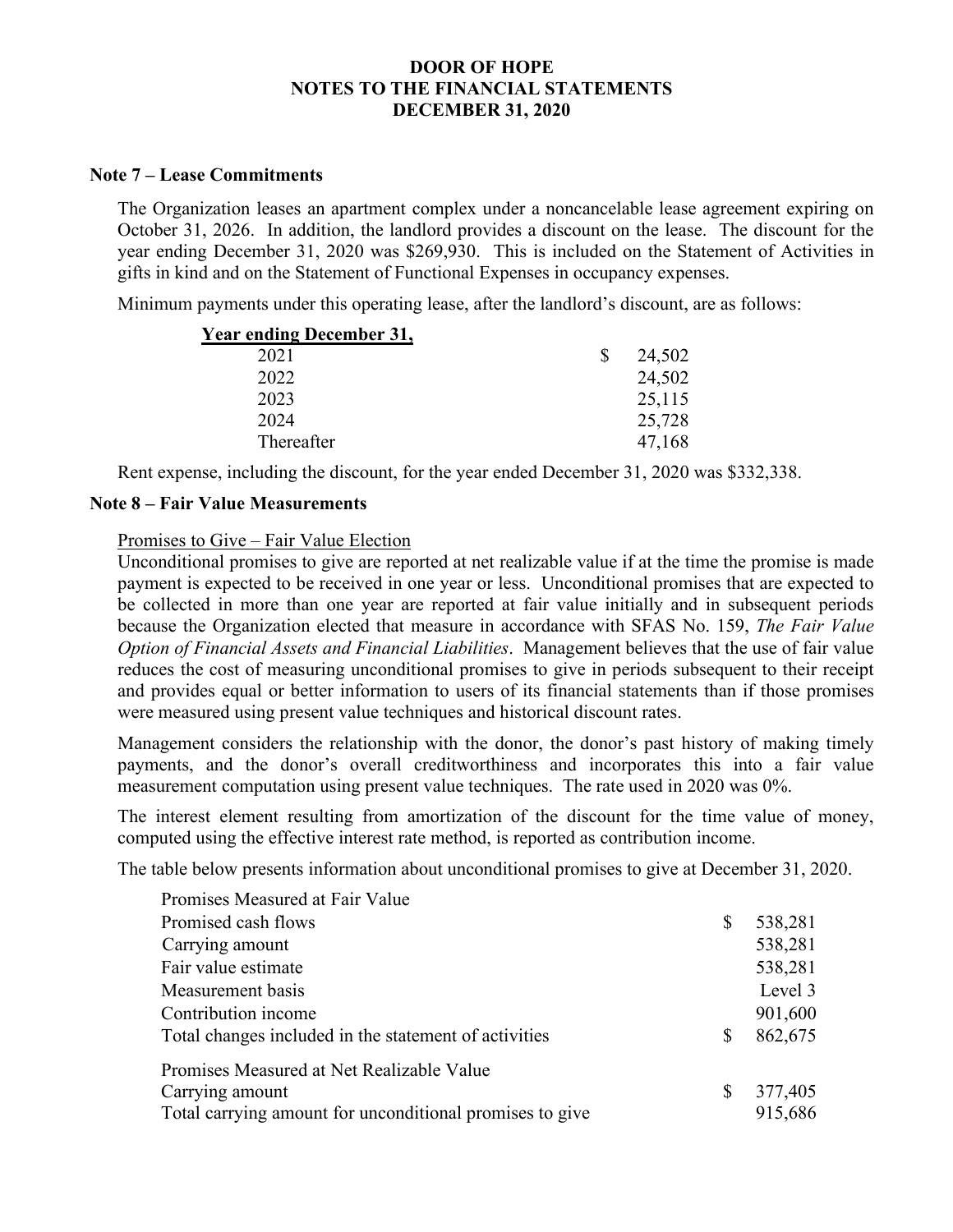#### **Note 8 – Fair Value Measurements (continued)**

The table below presents information about the changes in unconditional promises to give for the fifteen months ended December 31, 2020:

| Beginning balance                   |              | 547,595    |
|-------------------------------------|--------------|------------|
| Collections                         |              | (494, 584) |
| Contribution revenue                |              | 901,600    |
| Management and general (write-offs) |              | (38, 925)  |
| Ending balance                      | $\mathbf{S}$ | 915,686    |

#### **Note 9 – Refundable Advances**

Refundable advances include donations restricted for an endowment fund if the board votes to match the funds raised. Subsequent to year end, the board elected to match the restricted funds. In 2021, the refundable advance will be recognized as income and will increase net assets with donor restrictions.

#### **Note 10 – Liquidity and Availability of Financial Assets**

The following reflects the Organization's financial assets at the statement of financial position date, reduced by amounts not available for general use within one year of the statement date because of contractual or donor-imposed restrictions.

Financial assets at December 31, 2020 is comprised of:

| Cash and cash equivalents                                 | \$2,650,982 |
|-----------------------------------------------------------|-------------|
| Contributions receivable                                  | 915,686     |
| Accounts receivable                                       | 52,794      |
| Financial assets available to meet cash needs for general |             |
| expenditures within one year                              | \$3,619,462 |

The Organization has certain donor-restricted net assets that are available for general expenditures within one year of December 31, 2020, because the restrictions on the net assets are expected to be met by conducting the normal activities of the programs in the coming year. Accordingly, the related resources have been included in the quantitative information detailing the financial assets available to meet general expenditures within one year.

The Organization is substantially supported by contributions with restrictions and without restrictions. Because a donor's restriction requires resources to be used in a particular manner or in a future period, the Organization must maintain sufficient resources to meet those responsibilities to its donors. Thus financial assets may not be available for general expenditure within one year. As part of the Organization's liquidity management, it has a policy to structure its financial assets to be available as its general expenditures, liabilities and other obligations come due.